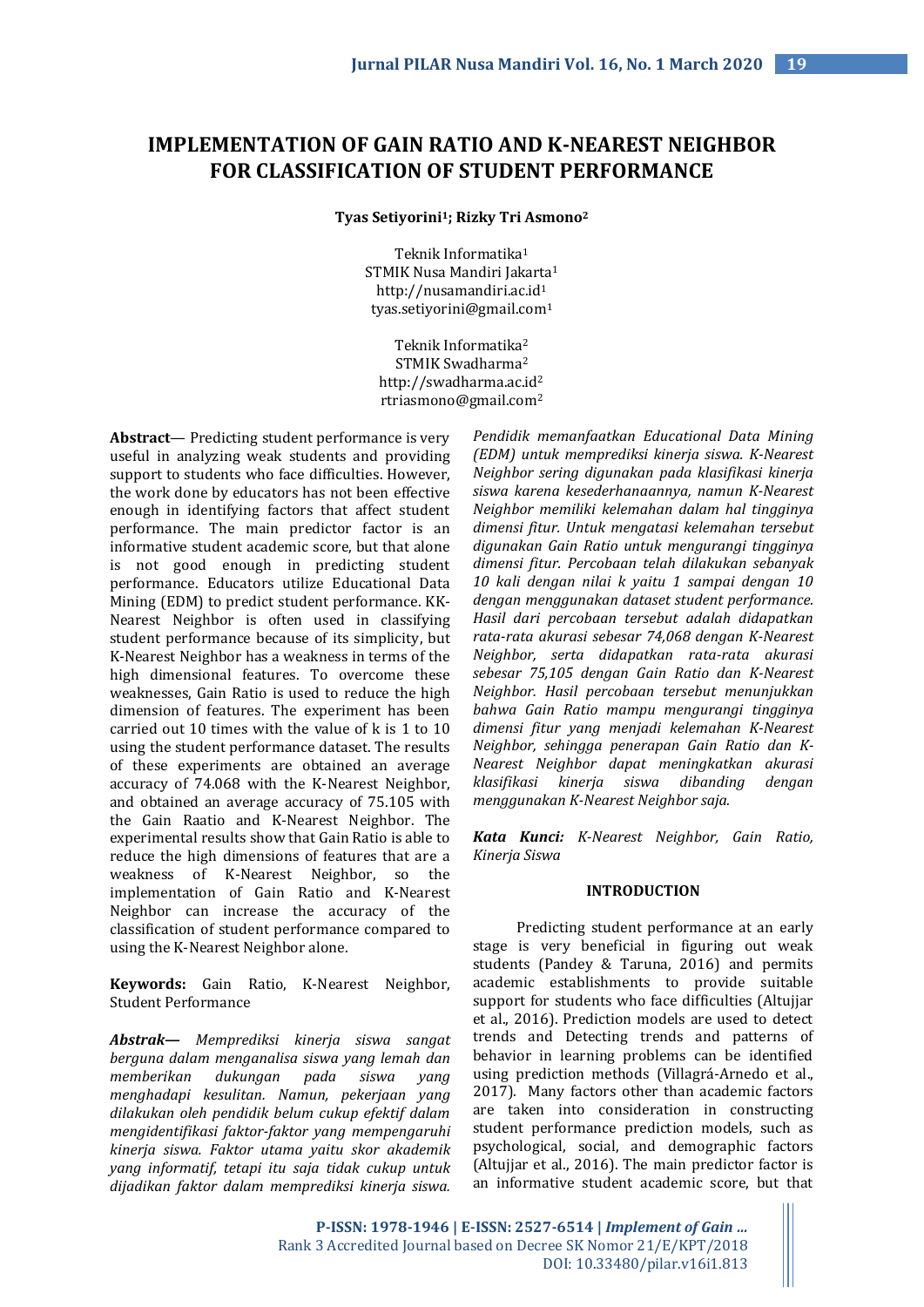alone is not good enough in predicting student performance (Carnegie et al., 2012). Social, personal and academic elements also affect in predicting student performance (Fernandes et al., 2019). The work carried out by means of educators has no longer been quite effective in identifying which factors will improve student performance, how students can improve, and whether students have the potential to do better (Yang & Li, 2018).

Educators utilize Educational Data Mining (EDM) to predict student performance (Altujjar et al., 2016). EDM makes use of a database of the education system to investigate students and their learning styles more comprehensively in order to design instructional policies as a way to enhance their academic performance and reduce the failure charge at the end of every college year (Fernandes et al., 2019). The method that is widely used in EDM to predict student performance is classification (Altujjar et al., 2016). Some classifications of student performance research had been conducted, such as K-Nearest Neighbor (Pandey & Taruna, 2016), Decision Tree (Lopez Guarin et al., 2015), dan Naive Bayes (Lopez Guarin et al., 2015).

K-Nearest Neighbor has attracted great interest for researchers (Gou et al., 2014) (Lin et al., 2014)(Lin et al., 2014). From the three research studied, K-Nearest Neighbor is able to provide performance with the best accuracy (Shahiri et al., 2015). Efficiently K-Nearest Neighbor is able to identify student performance as slow students, average students, good students and excellent students (Minaei-Bidgoli & Kashy, 2003)(Mayilvaganan & Kalpanadevi, 2015). K-Nearest Neighbor provides excellent accuracy in predicting styles for student development in better education (Gray et al., 2014). The advantage of K-Nearest Neighbor is its simplicity, which allows the classification of two or more patterns using fairly simple rules (Han et al., 2012).

The simplicity of K-Nearest Neighbor also raises several problems, the main problem being related to the high dimensional features (López & Maldonado, 2018). Another disadvantage of K-Nearest Neighbor is the complexity of computing big data similarities. One way to reduce the complexity of K-Nearest Neighbor is to reduce the high dimensional features (de Vries et al., 2003). The high dimension of features is also a major problem in classification so it is not permitted for many learning algorithms (Shang et al., 2007).

High data dimensions can complicate testing and training in classification. Selection of a subset of features is very important in data mining (Karegowda & Manjunath, 2010). Dimension reduction is very important in pattern formation (López & Maldonado, 2018). The filter approach is

the Gain Ratio that has been used for the selection of the most important features in the classification (Karegowda & Manjunath, 2010). Gain Ratio is used as an attribute selection criteria in algorithms such as C4.5 (Dai & Xu, 2013). Attributes that are not relevant to class variables can be deleted using Gain Ratio. Gain Ratio can effectively and efficiently assess the relationship between attributes and class. (Chen et al., 2008). Gain Ratio is one of the attribute selection methods that can significantly improve classification accuracy (Snousy et al., 2011),

Gain Ratio has good potential in reducing the high dimension of features which is a problem in K-Nearest Neighbor. Therefore this research will use two methods are Gain Ratio and K-Nearest Neighbor to increase accuracy in the classification of student performance.

#### **DATA AND METHODOLOGY**

#### **Data**

The student performance dataset was used in this study. This dataset is obtained from the Machine Learning Repository, UCI. The student performance dataset consists of 30 attributes and 1 class. Table 1 shows the attributes and information in the student performance dataset.

| Table 1. Attributes and Descriptions on the Student |  |
|-----------------------------------------------------|--|
| Performance Dataset                                 |  |

| Number         | Attributes        | Description                   |  |  |  |
|----------------|-------------------|-------------------------------|--|--|--|
| 1              | Result            | Graduation result (Is a class |  |  |  |
|                |                   | attribute)                    |  |  |  |
| 2              | School            | School name                   |  |  |  |
| $\overline{3}$ | Sex               | Gender                        |  |  |  |
| $\overline{4}$ | Age               | Age                           |  |  |  |
| $\overline{5}$ | Address           | Address                       |  |  |  |
| $\overline{6}$ | Famsize           | Number of family members      |  |  |  |
| 7              | Pstatus           | Status of living with parents |  |  |  |
|                |                   | or not                        |  |  |  |
| 8              | Medu              | Mother's education            |  |  |  |
| 9              | Fedu              | Father's education            |  |  |  |
| 10             | Mjob              | Mother's job                  |  |  |  |
| 11             | Fiob              | Father's job                  |  |  |  |
| 12             | Reason            | Reasons for choosing school   |  |  |  |
| 13             | Guardian          | <b>Student Guardians</b>      |  |  |  |
| 14             | Traveltime        | Travel time from home to      |  |  |  |
|                |                   | school                        |  |  |  |
| 15             | Studytime         | Study time in a week          |  |  |  |
| 16             | Failures          | Amount of failure             |  |  |  |
| 17             | Schoolsup         | educational<br>Additional     |  |  |  |
|                |                   | support                       |  |  |  |
| 18             | Famsup            | Family education support      |  |  |  |
| 19             | Paid              | <b>Additional tutoring</b>    |  |  |  |
| 20             | <b>Activities</b> | Extracurricular activities    |  |  |  |
| 21             | Nursery           | Early childhood education     |  |  |  |
| 22             | Higher            | Want<br>take<br>higher<br>to  |  |  |  |
|                |                   |                               |  |  |  |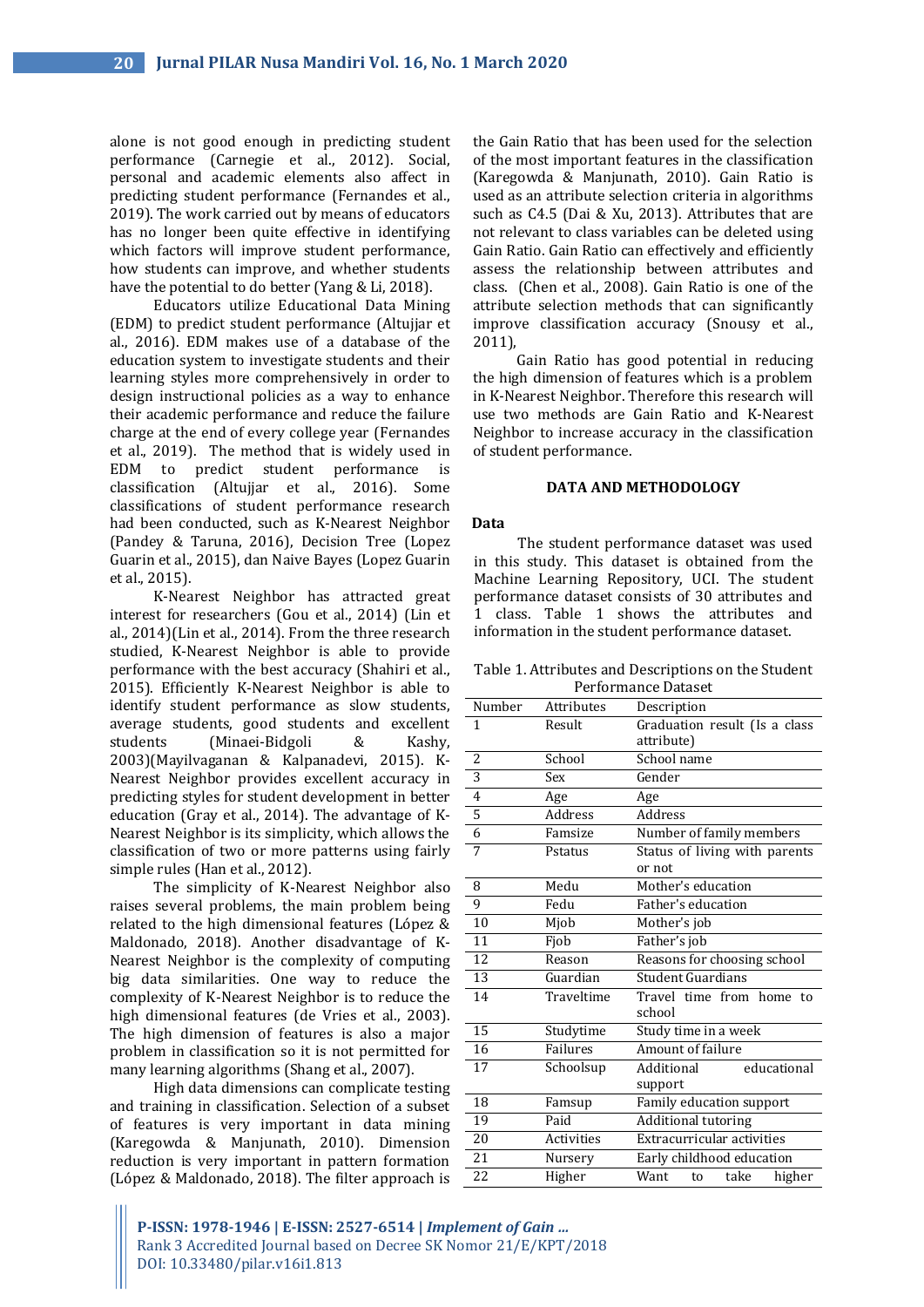| Number          | Attributes                     | Description<br>education                             |                                | Number          | Attribute                      | Data                    | Description<br>Data       |
|-----------------|--------------------------------|------------------------------------------------------|--------------------------------|-----------------|--------------------------------|-------------------------|---------------------------|
| 23              | Internet                       |                                                      |                                | $\overline{12}$ | Reason                         | Home/                   |                           |
| $\overline{24}$ | Romantic                       | Internet access at home<br>Having a boyfriend or not |                                |                 |                                | reputation/             |                           |
| 25              | Famrel                         | Quality                                              | family<br>of                   |                 |                                | course/ other           |                           |
|                 |                                | relationships                                        |                                | 13              | Guardian                       | Mother/<br>father/other |                           |
| 26              | Freetime                       | Free time after school                               |                                | 14              | Traveltime                     | 1/2/3/4                 | $1:$ <15 minute           |
| $\overline{27}$ | Goout                          | Go with friends                                      |                                |                 |                                |                         | 15-30<br>2:               |
| 28              | Dalc                           | Consuming<br>weekdays                                | alcohol<br>on                  |                 |                                |                         | minute<br>3:30 minute -   |
| 29              | Walc                           | Consuming<br>weekends                                | alcohol<br>on                  |                 |                                |                         | 1 hour<br>$4:$ > 1 hour   |
| $\overline{30}$ | Health                         | Current health status                                |                                | 15              | Studytime                      | 1/2/3/4                 | 1: 2 hour                 |
| $\overline{31}$ | Absences                       | Number of absences                                   |                                |                 |                                |                         | 2:2-5 hour                |
|                 | Source: (Cortez & Silva, 2008) |                                                      |                                |                 |                                |                         | 3:5-10 hour               |
|                 |                                |                                                      |                                | 16              | Failures                       | 1/2/3/4                 | $4:$ > 10 hour<br>1: once |
|                 |                                | Table 2 shows the attributes, data, and description  |                                |                 |                                |                         | 2: twice                  |
|                 |                                | of the data in the student performance dataset.      |                                |                 |                                |                         | 3: three times            |
|                 |                                |                                                      |                                |                 |                                |                         | $4:$ > 3 times            |
|                 |                                | Table 2. Attributes, Data and Data Description on    |                                | 17              | Schoolsup                      | Yes/no                  |                           |
|                 |                                | the Student Performance Dataset                      |                                | 18              | Famsup                         | Yes/ no                 |                           |
| Number          | Attribute                      | Data                                                 | Description                    | 19              | Paid                           | Yes/ no                 |                           |
|                 |                                |                                                      | Data                           | 20              | Activities                     | Yes/no                  |                           |
| $\mathbf{1}$    | Result                         | Fail/ pass                                           | Failed                         | 21              | Nursery                        | Yes/no                  |                           |
|                 |                                |                                                      | passed                         | $\overline{22}$ | Higher                         | Yes/ no                 |                           |
| 2               | School                         | MS/GP                                                | MS: Mousinho                   | 23              | Internet                       | Yes/ no                 |                           |
|                 |                                |                                                      | da Silveira                    | 24              | Romantic                       | Yes/ no                 |                           |
|                 |                                |                                                      | GP:<br>Gabriel<br>Pereira      | $\overline{25}$ | Famrel                         | 1/2/3/4/5               | 1: very bad<br>2:bad      |
| $\overline{3}$  | Sex                            | M/F                                                  | Male Female                    |                 |                                |                         | 3: normal                 |
| $\overline{4}$  | Age                            | 15-22                                                |                                |                 |                                |                         | 4: good                   |
| 5               | Address                        | R/U                                                  | U:<br>R: rural,                |                 |                                |                         | 5: very good              |
|                 |                                |                                                      | urban                          | 26              | Freetime                       | 1/2/3/4/5               | 1: very bad               |
| 6               | Famsize                        | LE3/GT3                                              | $LE3: \le = 3$                 |                 |                                |                         | 2:bad                     |
|                 |                                |                                                      | GT: > 3                        |                 |                                |                         | 3: normal                 |
| $\overline{7}$  | Pstatus                        | A/T                                                  | A: separate<br>T:              |                 |                                |                         | 4: good                   |
|                 |                                |                                                      | with<br>parents                | 27              | Goout                          |                         | 5: very good              |
| 8               | Medu                           | 0/1/2/3/4                                            | $0:$ nothing                   |                 |                                | 1/2/3/4/5               | 1: very bad<br>2:bad      |
|                 |                                |                                                      | 1: elementary                  |                 |                                |                         | 3: normal                 |
|                 |                                |                                                      | school                         |                 |                                |                         | 4: good                   |
|                 |                                |                                                      | 2:<br>middle                   |                 |                                |                         | 5: very good              |
|                 |                                |                                                      | school                         | 28              | Dalc                           | 1/2/3/4/5               | 1: very bad               |
|                 |                                |                                                      | 3: high school<br>4:<br>higher |                 |                                |                         | 2:bad                     |
|                 |                                |                                                      | education                      |                 |                                |                         | 3: normal                 |
| 9               | Fedu                           | 0/1/2/3/4                                            | $0:$ nothing                   |                 |                                |                         | 4: good                   |
|                 |                                |                                                      | 1: elementary                  | 29              |                                |                         | 5: very good              |
|                 |                                |                                                      | school                         |                 | Walc                           | 1/2/3/4/5               | 1: very bad<br>2:bad      |
|                 |                                |                                                      | 2:<br>middle                   |                 |                                |                         | 3: normal                 |
|                 |                                |                                                      | school                         |                 |                                |                         | 4:good                    |
|                 |                                |                                                      | 3: high school<br>4:<br>higher |                 |                                |                         | 5: very good              |
|                 |                                |                                                      | education                      | 30              | Health                         | 1/2/3/4/5               | 1: very bad               |
| 10              | Mjob                           | Techer/                                              |                                |                 |                                |                         | 2:bad                     |
|                 |                                | health/                                              |                                |                 |                                |                         | 3: normal                 |
|                 |                                | services/<br>at                                      |                                |                 |                                |                         | 4: good                   |
| 11              | Fjob                           | home/ other<br>Techer/                               |                                |                 |                                |                         | 5: very good              |
|                 |                                | health/                                              |                                | 31              | Absences                       | $0 - 75$                |                           |
|                 |                                | services/<br>at                                      |                                |                 | Sumber: (Cortez & Silva, 2008) |                         |                           |
|                 |                                | home/ other                                          |                                |                 |                                |                         |                           |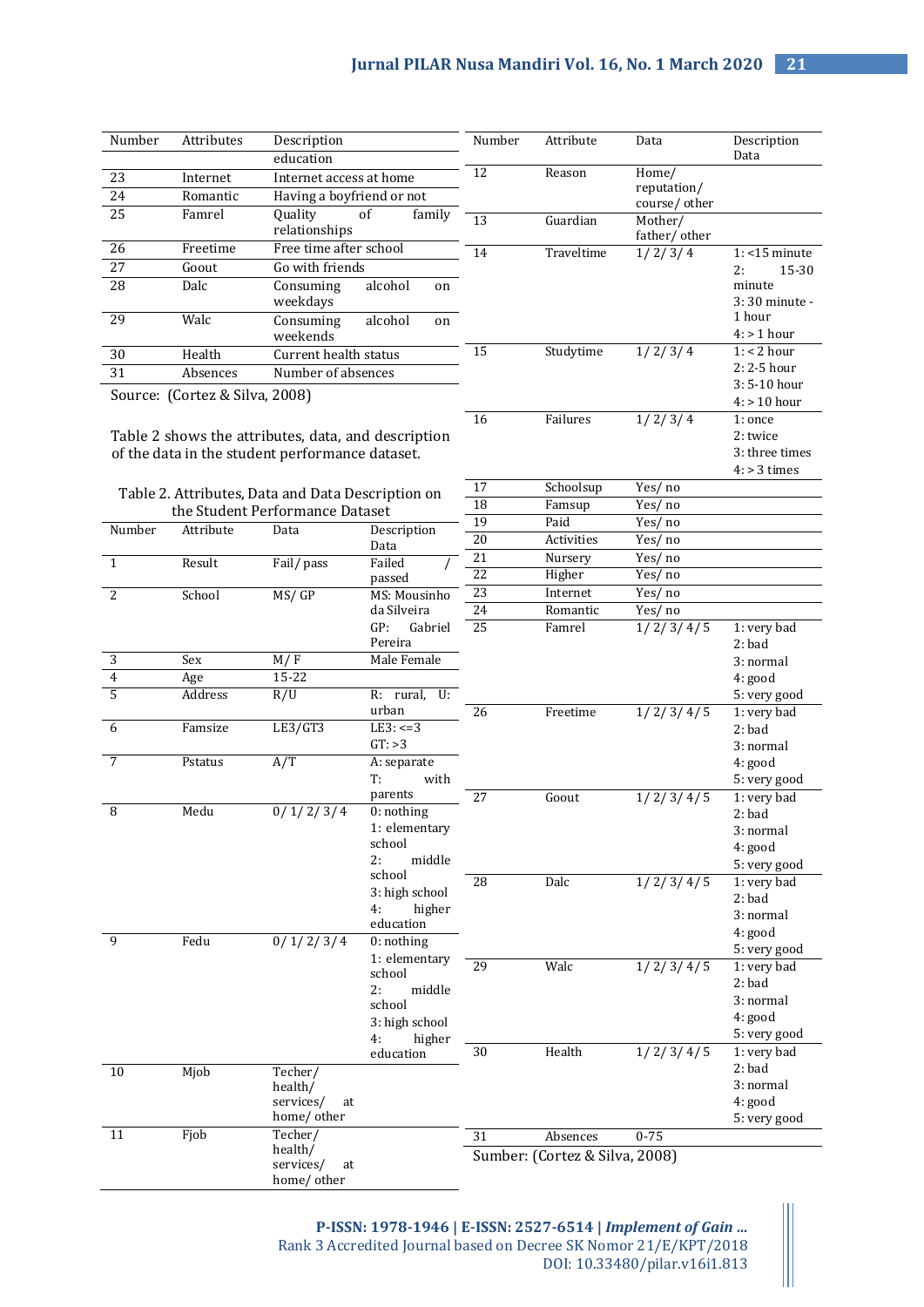#### **Methodology**

K-Nearest Neighbor and Gain Ratio proposed in this research are shown in Figure 1.





At the pre-processing stage, feature selection is performed using the Gain Ratio method so as to produce a new dataset with the most optimal attributes. Then the new dataset is divided into training data and testing data using the 10 Fold Cross Validation method. Then the training data is classified using the K-Nearest Neighbor. The final step of testing data is tested by looking at performance accuracy.

#### **K-Nearest Neighbor**

K-Nearest Neighbor is a famous method for classification, which has proven successful in many applications (Buttrey & Karo, 2002). K-Nearest has frequent and significant advantages in producing competitive results (Adeniyi et al., 2016). K-Nearest Neighbor is powerful, intuitive, effective, and simple (Gou et al., 2014)(Lin et al., 2014). Pattern recognition on the K-Nearest Neighbor is done by grouping objects based on close features. The class is determined by the voice of the majority of its neighbors is the K-Nearest Neighbor concept (Won Yoon & Friel, 2015). The working principle of K-Nearest Neighbor is to find the closest distance between the data evaluated with k nearest neighbors in the training data. The calculation equation for finding Euclidean with d is distance and p is the dimension of data is:

$$
d_i = \sqrt{\sum_{i=1}^{p} (x_{1i} - x_{2i})^2}
$$
 *...........*

where:  $x1 =$  sample test data,  $x2$ : test data, d: distance, p: dimension of data.

## **Gain Ratio**

Gain Ratio calculations is very measurable and efficient for big datasets with many examples (Chen et al., 2008). Gain Ratio can calculate attribute weights, which can be combined with other methods to achieve better performance (Zhang & Sheng, 2004). In most dataset and classification methods, attribute selection with Gain Ratio slightly increases the accuracy of classification (Snousy et al., 2011).

Gain Ratio was introduced by Quinlan, which was originally used to select attributes among a set of attributes that can classify well in the C4.5 algorithm (Quinlan, 1993). The C4.5 algorithm step is to determine the most predictive attribute and separate vertices based on that attribute. To calculate Gain Ratio, split information is needed. Split information can be calculated as follows:

Split
$$
Info_A(D) = \sum_{j=1}^{y} \frac{|D_j|}{|D|} \times log(\frac{|D_j|}{|D|})
$$
 ....... (2)

Where Di to Dy is a subset of y resulting from solving D using attribute A which has as many as y values.

Next the Gain Ratio is calculated by:

GainRatio(A) = 
$$
\frac{Gain(A)}{splitInfo_A(D)}
$$
 \n $\dots$  \n(3)

Where: Gain (A) = information gain on attribute A, SplitInfoA  $(D)$  = split information on attribute A. The attribute with maximum Gain Ratio is chosen as the best separation attribute.

#### **RESULTS AND DISCUSSION**

Comparison of the accuracy of K-Nearest Neighbor with Gain Ratio and K-Nearest Neighbor in the classification of student performance using the student performance dataset is shown in Table 3. The experiment has been carried out 10 times with the value of k is 1 to 10 in Table 3 show that the average obtained accuracy of 74.068 using the K-Nearest Neighbor, and obtained an average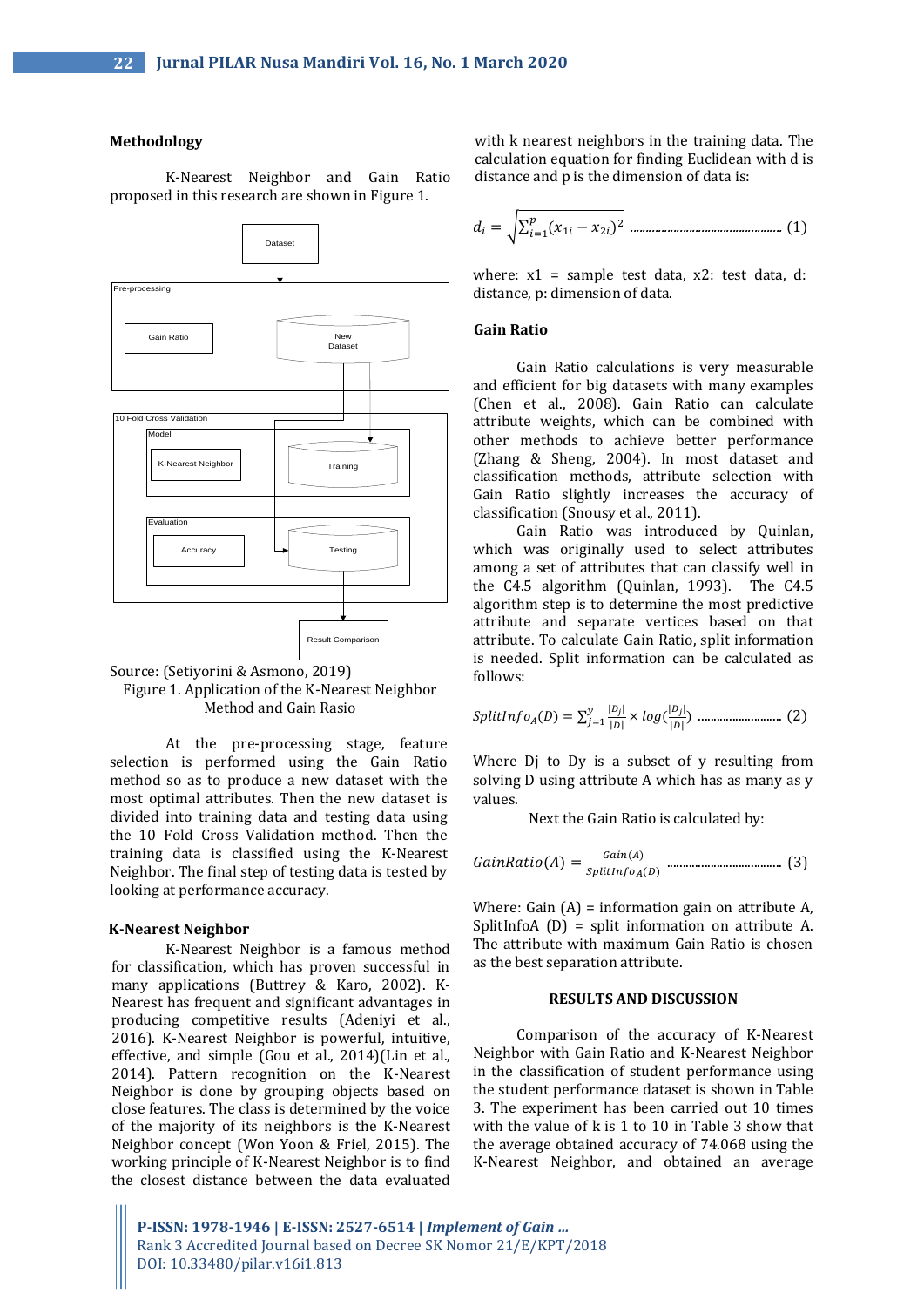accuracy of 75.105 by using the Gain Ratio and K-Nearest Neighbor.

Based on the results of these experiments indicate that Gain Ratio is able to correct weaknesses in the dimensions of high features that are a problem in K-Nearest Neighbor, so Gain Ratio can improve the classification of student performance compared to using the K-Nearest Neighbor method alone. This proves the research of Snousy et al. That selection of the Gain Ratio attribute significantly increases the highest classification accuracy in most datasets and classification methods (Snousy et al., 2011). These results also prove Dai & Xu's research that the accuracy of the Gain Ratio algorithm classification is higher than other gain-based algorithms (Dai & Xu, 2013).

Table 3. Comparison of K-Nearest Neighbor with Gain Ratio and K-Nearest Neighbor Accuracy

| <b>Accuracy</b>            |                  |                       |  |  |
|----------------------------|------------------|-----------------------|--|--|
| <b>Experiment</b>          | <b>K-Nearest</b> | <b>Gain Ratio and</b> |  |  |
| $\left( \mathrm{k}\right)$ | Neighbor         | <b>K-Nearest</b>      |  |  |
|                            |                  | Neighbor              |  |  |
| 1                          | 68,96            | 72,22                 |  |  |
| $\overline{2}$             | 62,55            | 67,05                 |  |  |
| 3                          | 75               | 75,28                 |  |  |
| $\overline{\mathbf{4}}$    | 72,6             | 74,23                 |  |  |
| $\overline{5}$             | 76,34            | 76,53                 |  |  |
| $\overline{6}$             | 76,34            | 74,71                 |  |  |
| $\overline{7}$             | 77,58            | 77,4                  |  |  |
| 8                          | 77,11            | 77,11                 |  |  |
| 9                          | 77,1             | 78,26                 |  |  |
| 10                         | 77,1             | 78,26                 |  |  |
| Average                    | 74,068           | 75,105                |  |  |

Source: (Setiyorini & Asmono, 2019)

## **CONCLUSION**

The experiment has been carried out 10 times with the value of k is 1 to 10 using the student performance dataset. The results of these experiments are obtained an average accuracy of 74.068 with the K-Nearest Neighbor, and obtained an average accuracy of 75.105 with the Gain Ratio and K-Nearest Neighbor.

The experimental results show that Gain Ratio is able to reduce the dimensions of high features that are a weakness in K-Nearest Neighbor, so that the implementation of Gain Ratio and K-Nearest Neighbor can increase the accuracy of the classification of student performance compared to using K-Nearest Neighbor only.

## **REFERENCE**

Adeniyi, D. A., Wei, Z., & Yongquan, Y. (2016). Automated web usage data mining and recommendation system using K-Nearest

Neighbor (KNN) classification method. *Applied Computing and Informatics*, *12*(1), 90–108.

https://doi.org/10.1016/j.aci.2014.10.001

Altujjar, Y., Altamimi, W., Al-Turaiki, I., & Al-Razgan, M. (2016). Predicting Critical Courses Affecting Students Performance: A Case Study. *Procedia Computer Science*, *82*(March), 65–71.

https://doi.org/10.1016/j.procs.2016.04.010

- Buttrey, S. E., & Karo, C. (2002). Using k-nearestneighbor classification in the leaves of a tree. *Computational Statistics & Data Analysis*, *40*(1), 27–37. https://www.sciencedirect.com/science/arti cle/pii/S0167947301000986
- Carnegie, D. A., Watterson, C., Andreae, P., & Browne, W. N. (2012). Prediction of success in engineering study. *IEEE Global Engineering Education Conference, EDUCON*. https://doi.org/10.1109/EDUCON.2012.620 1020
- Chen, J., Huang, H., Tian, F., & Tian, S. (2008). A selective Bayes Classifier for classifying incomplete data based on gain ratio. *Knowledge-Based Systems*, *21*(7), 530–534. https://doi.org/10.1016/j.knosys.2008.03.01 3
- Cortez, P., & Silva, A. (2008). Using Data Mining to Predict Secondary School Student Performance. *In A. Brito and J. Teixeira Eds., Proceedings of 5th FUture BUsiness TEChnology Conference (FUBUTEC 2008)*, 5– 12.
- Dai, J., & Xu, Q. (2013). Attribute selection based on information gain ratio in fuzzy rough set theory with application to tumor classification. *Applied Soft Computing Journal*, *13*(1), 211–221. https://doi.org/10.1016/j.asoc.2012.07.029
- de Vries, A. P., Mamoulis, N., Nes, N., & Kersten, M. (2003). *Efficient k-NN search on vertically decomposed data*. 322. https://doi.org/10.1145/564728.564729
- Fernandes, E., Holanda, M., Victorino, M., Borges, V., Carvalho, R., & Erven, G. Van. (2019). Educational data mining: Predictive analysis of academic performance of public school students in the capital of Brazil. *Journal of Business Research*, *94*(February), 335–343. https://doi.org/10.1016/j.jbusres.2018.02.0 12
- Gou, J., Zhan, Y., Rao, Y., Shen, X., Wang, X., & He, W. (2014). Improved pseudo nearest neighbor classification. *Knowledge-Based Systems*, *70*, 361–375.

https://doi.org/10.1016/j.knosys.2014.07.02  $\Omega$